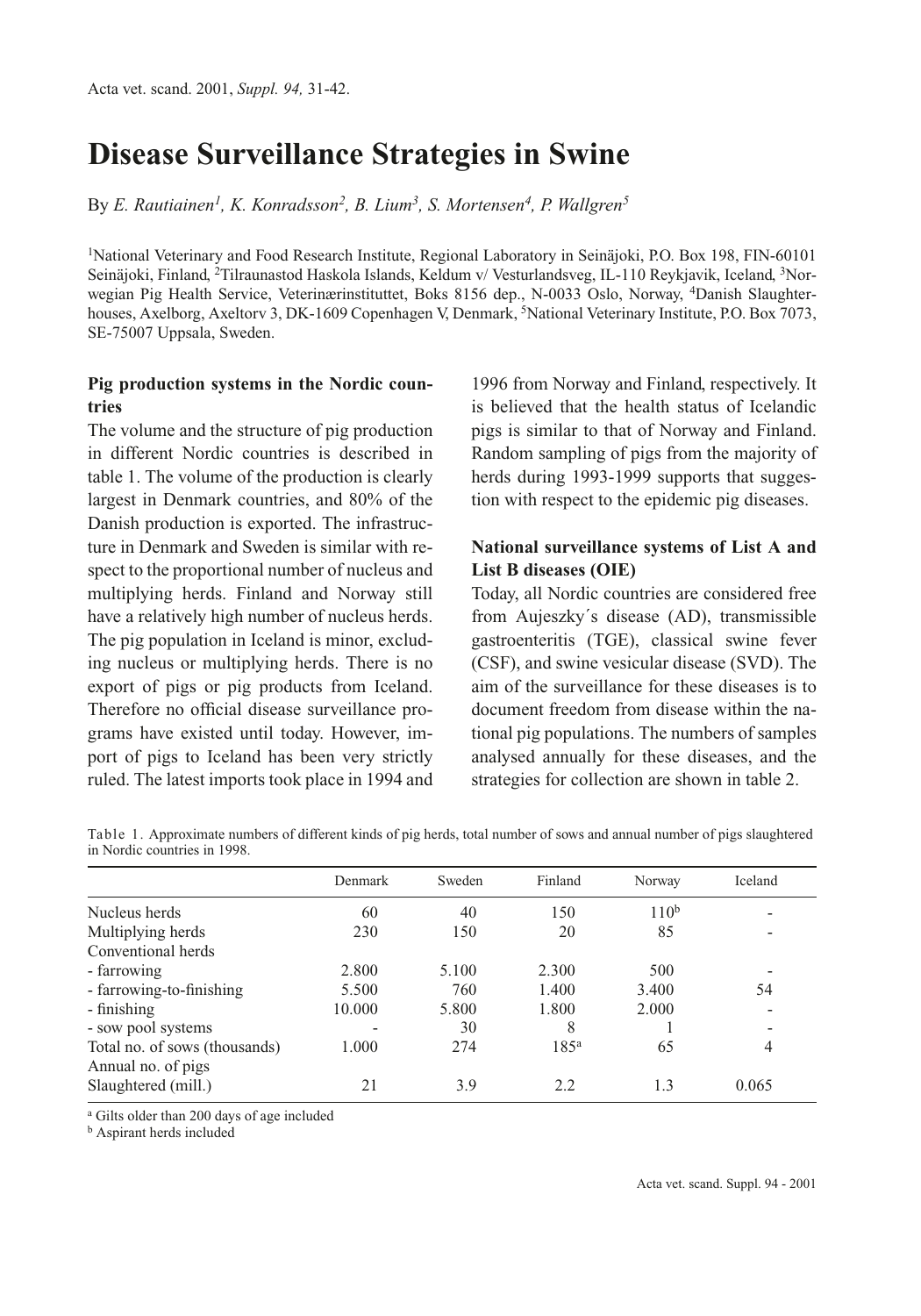32

Table 2. Approximate numbers of annual surveillane samples analysed for serum antibodies to the causative agents of Aujeszky´s disease (AD), transmissble gastroenteritis (TGE), classical swine fever (CSF), and swine vesicular disease (SVD) in Nordic countries. In 1998, these countries were considered free of all these disease.

|            | Denmark             | Sweden             | Finland | Norway                   |
|------------|---------------------|--------------------|---------|--------------------------|
| AD.        | 30.000 <sup>a</sup> | 5.000 <sup>b</sup> | 9.800c  | 4.700 <sup>d</sup>       |
| <b>TGE</b> | 1.500e              | 3.000              | 9.800   | 4.700                    |
| <b>CSF</b> | 30.000              | 3.000              | 2.900   | $\overline{\phantom{0}}$ |
| <b>SVD</b> | 3.000               | 3.000              | 2.600   | ۰                        |

<sup>a</sup> A systematic sample comprising 10% of boars and 5% of sows slaughtered or exported for slaughter; in border areas all boars and 10 % of sows intended for slaughter are sampled.

b A systematic sample from slaughtered sows and fatteners.

- <sup>c</sup> The sample comprises all boars slaughtered annually, all sows slaughtered during April and May (corresponding to 10% of total sows slaughtered), and a systematic sample (n=3000) from fatteners.
- <sup>d</sup> All elite breeding and multiplying *herds* (n=200), and a stratified random selection (n=290; fattening herds Underrepresented) of the rest of the pig *herds* are tested; samples are collected first and foremost from sows.

<sup>e</sup> Samples from exported live animals.

AD has never been reported in Finland, Norway and Iceland. Denmark and Sweden have eradicated the disease in 1991 and 1996, respectively. The AD free status has been confirmed by the EU commission and by the EFTA´s Supervisory Authority (Norway). An annual surveillance for the disease are required in each country.

TGE has never been reported in Denmark, Sweden, Norway or Iceland. In Finland, two cases of TGE of foreign origin were found in 1981. The infection was immediately eradicated. Finland and Norway have been granted additional guarantees relating to TGE by the EFTA´s Supervisory Authority. These decisions require an annual surveillance of the disease and reporting of the results.

The surveillance for CSF and SVD in Denmark, Sweden, and Finland is based on deci-

## sions of the EU commission. **Salmonella infections in pig Denmark**

*Aim of the surveillance and organisation*

The aim of the Danish *Salmonella* surveillance program is to reduce the prevalence of Salmonella in slaughter pig herds and pork. Target population includes all herds producing more than 100 slaughter pigs per year. The number of such herds is about 16000. A permanent program, launched by the Danish Ministry of Agriculture, was established in 1995. The compulsory program is administered by the Danish Meat and Bacon Council.

In addition to surveillance and control of *Salmonella* in breeding and multiplying herds and in finishing herds, the program involves control of *Salmonella* in feed stuffs, and control measures at the abattoirs. These parts of the program are beyond the scope of this paper.

#### *Sampling*

Meat juice samples are collected at random from each herd participating in the program. Between eight and sixty meat samples are collected from each herd every quarter of the year. The sample size is predetermined by the number of pigs delivered for slaughter

The system is based on the identification of each herd by a unique code (the Central Herd Registration; CHR) that identifies a herd as the smallest epidemiological unit of trace-back within a given geographical location. Each year, all farmers are obliged by law to inform the CHR register about ownership, herd type and number of pigs. The per-herd systematic sampling frequency is based on a monthly update from Central Zoonoses Register (ZOOR), which is part of the CHR register. ZOOR receives monthly information of the number of pigs slaughtered per herd, and of the actual samples obtained. Around 800 000 meat juice samples are examined annually at the Danish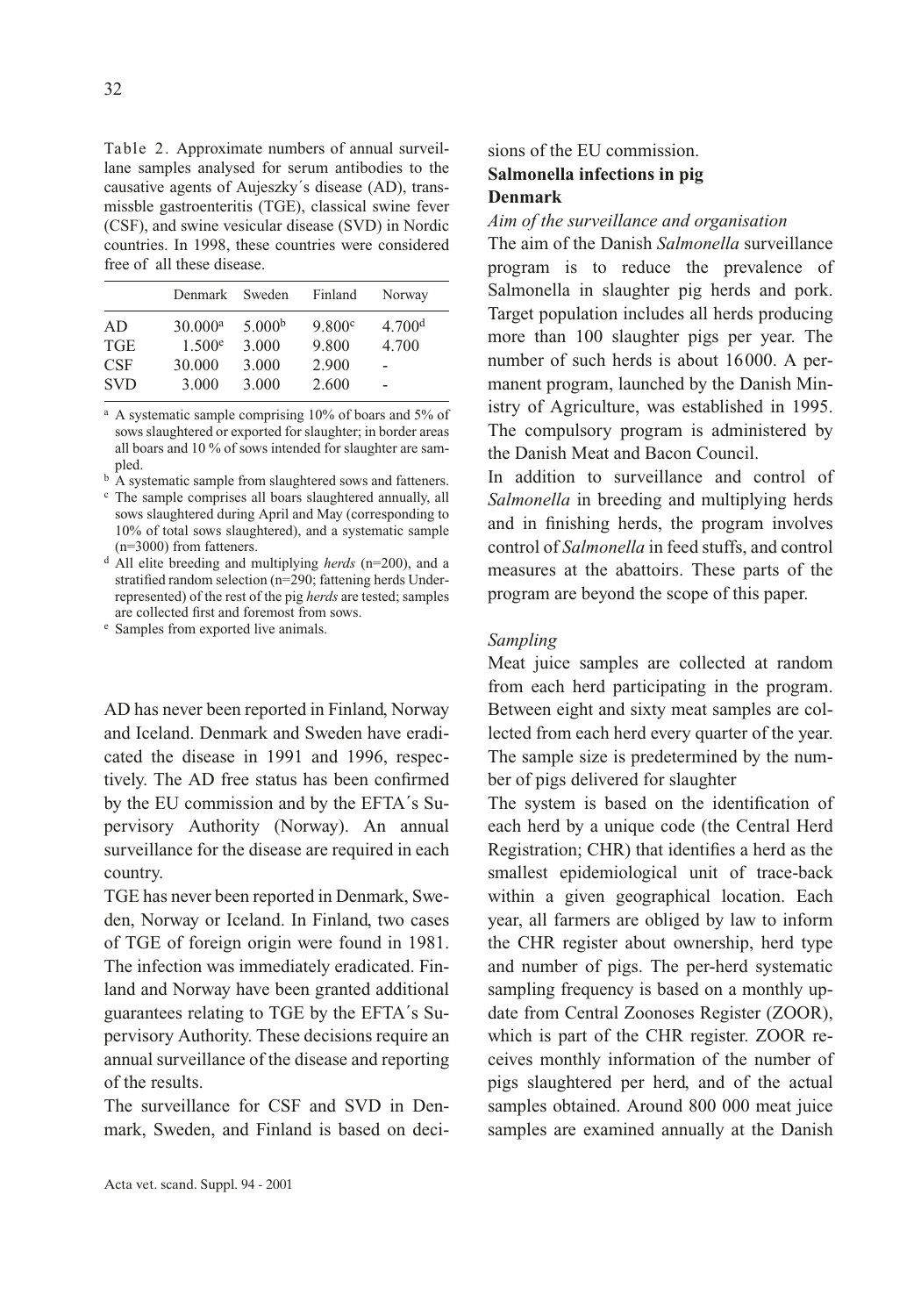## Veterinary Laboratory.

## *Tests and testing procedures*

An indirect enzyme-linked immunosorbent assay (ELISA) based on a combination of the lipopolysaccharide (LPS) antigens O:1, 4, 5, 6, 7, and 12 is used. This ELISA (Exiqon, Denmark) is presumed to be able to detect O-antigens from at least 93 % of all serovars presently occurring in Danish pigs. In experimental studies using *S. typhimurium* and *S. infantis,* the sensitivities have been >95 % and the specificities 100%, respectively. Using results obtained with serum as the gold standard, relative sensitivities from 0.81 to 0.89 have been demonstrated when meat juice samples have been analysed. The results of the examination are summarized monthly for individual herds. Based on the proportions of sero-reactors during the last three months, the herds are assigned to one of three levels. Level 1 herds have no or very few sero-reactors. Level 2 herds have a relatively high proportion of sero-reactors (from  $>50\%$  in the smallest to  $>10\%$  in the largest herds), whereas level 3 herds have an unacceptably high proportion of seroreactors (>50 % for most herd sizes). Both the herd owners and the slaughter companies are informed monthly about the *Salmonella* level of the herds.

## *Consequences in the case of assignment to level 2 or 3*

Herds assigned to levels 2 and 3 are requested by the slaughter company to seek advice on how to reduce the prevalence of *Salmonella.* A sufficient number of faecal samples must be collected and analyzed in order to clarify the distribution of *Salmonella* in the herd. Based on the results obtained, the herd owner, a veterinarian, and a pig consultant elaborate a herdspecific intervention plan. The recommended measures of the control of disease spread are implementation of all-in/all-out practices in growing and finishing barns, cleaning and disinfection between batches, and strict control over the risks to introduce external sources of *Salmonella.*

The slaughter companies collect a penalty per pig delivered if the plan is not elaborated and received by the slaughter companies within 35 days. If a herd remains in level 2 or 3 for more than 6 months, the owner must again seek advice on how to reduce the *Salmonella* prevalence in the herd. In addition, a slaughtering fee is charged to all herds assigned to level 3 for more than 6 months. The fee would be collected until the herd is reassigned to level 1 or 2. All changes in levels are approved by the Danish Veterinary Service. The slaughter companies update ZOOR about compliance regarding advisory visits.

## *Current status*

The prevalence of seropositive meat juice samples varied between 4% and 7% from 1995 to the end of 1997. A significant decrease was observed from October 1997, to June 1998, reaching a minimum at 2.3%. Since then, the number of seropositive meat juice samples has remained below 3%. The percentage of herds designated at level 2 and level 3 have ranged from 2.4% to 4.3% and 1.1% to 2.3%, respectively. From February 1998 the number of level 2 herds has remained below 3% and the number of level 3 herds has varied between 1.2 % and 1.8%.

From June 1995 to August 1998, about 25% of the herds (3955 out of 16000) have been required to seek advice on how to reduce the *Salmonella* prevalence in the herd. In 1747 herds (44% of the total surveyed), the high prevalence of *Salmonella* lasted more than six months. In 233 herds (5,9%), the *Salmonella* has been so persistent that five to seven requirements to seek advice have been required. In order to reduce the number of herds with chronic *Salmonella* problems, teams of "second opin-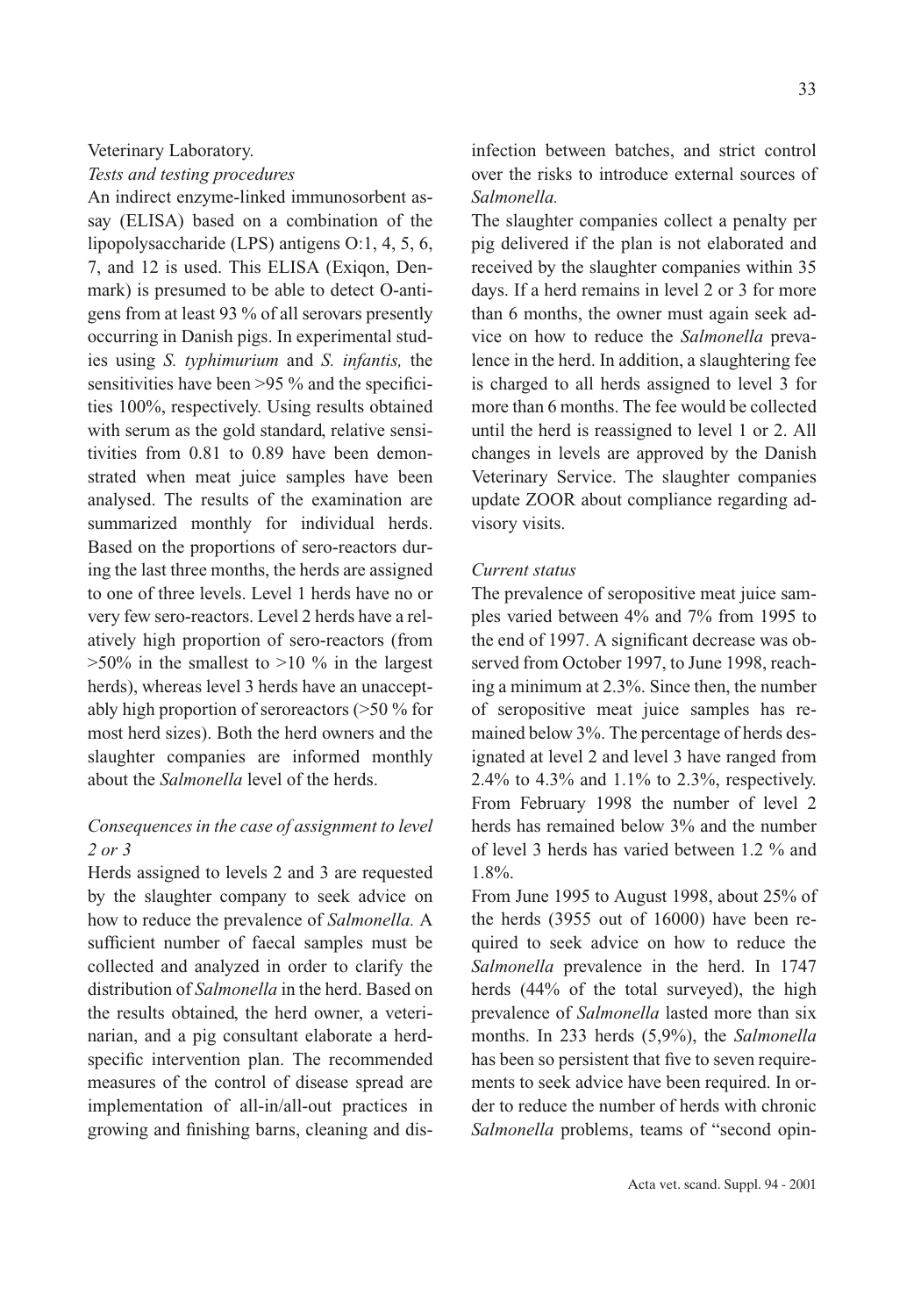ion" advisers have been established. Severe penalties are placed on herds that do not follow the advice of these teams.

## **Sweden, Finland and Norway**

#### *Aims of the surveillance and organisation*

Sweden, Finland, and Norway have a similar national *Salmonella* control program. The aims of those programs are to maintain a low prevalence of *Salmonella* in pigs and pig products, to provide reliable recording for the *Salmonella* status in the pig populations and to prevent increased occurrence of *Salmonella. Salmonella* infections in pigs have always been notifiable in these countries. The national programs were introduced in 1995.

In addition to surveillance of *Salmonella* in intestinal lymph nodes at abattoirs, the programs involve surveillance for *Salmonella* by faecal samples in nucleus, multiplying herds (Sweden and Norway) as well as in sow pool herds (Sweden). In Finland, all boars intended for semen collection centres are individually examined for *Salmonella.*

In the national programs, *Salmonella* is also controlled in cattle and poultry, and in fresh meat of cattle and swine. Moreover, great efforts are made within feed industries aiming not to introduce *Salmonella* to the animals by feed. In addition, both in Sweden and Finland there are voluntary slaughter company activities aiming at certifying herds free from Salmonella. However, these parts of Salmonella control are beyond the scope of this review.

The affiliation to the surveillance program is compulsory in each country. In Sweden and Finland, the costs of sampling and analyses are paid by the industry and the pig producers. Confirmatory analyses are paid by the Animal Health Authorities. In Norway, all costs of the program are paid by the Norwegian Animal Health Authority. Follow-up of the control program is carried out by the national veterinary

Samples from live animals are collected by the local official veterinarians. At the slaughterhouses, samples are collected by the meat inspection team under the control of an official veterinarian. The analyses are performed by the municipal food control laboratories and by the slaughterhouse laboratories. All *Salmonella* isolates are confirmed and typed by the national reference laboratories. Animal Health Authorities (provincial veterinarians and local official veterinarians) are responsible for the measures taken at *Salmonella* findings.

#### *Sampling of faecal samples from pig herds*

In Sweden, faecal samples are collected from 50 individual sows. At laboratory 10 cultivations are made, each representing a pool of 5 samples. In Finland, two pooled faecal samples are collected from 10 pens with animals aged 5 weeks to 6 months. In Norway, pooled faecal samples (representing at least 5 individuals in each pen) are collected from 3 to 20 pens with animals aged 2-6 months.

*Sampling of intestinal lymph nodes at abattoirs* The total number of individuals tested in each country is calculated to be sufficient to detect *Salmonella* at a prevalence level of 0.1 % in the whole pig population with a confidence interval of 95%. The targeted annual sample size in Sweden and Finland is 6000, and in Norway 3000. In Sweden, the daily sample size is equal at all major slaughterhouses ( $n = 11$ ). In Finland and Norway, sampling is stratified to all slaughterhouses and systematically distributed evenly over the year. The numbers of pigs to be sampled at each slaughterhouse is pre-determined by the number of pigs slaughtered during the previous year. The number of slaughterhouses comprising about 99% of pigs slaughtered is 12 and 30 in Finland and Norway, respectively. All other establishments are treated as one slaugh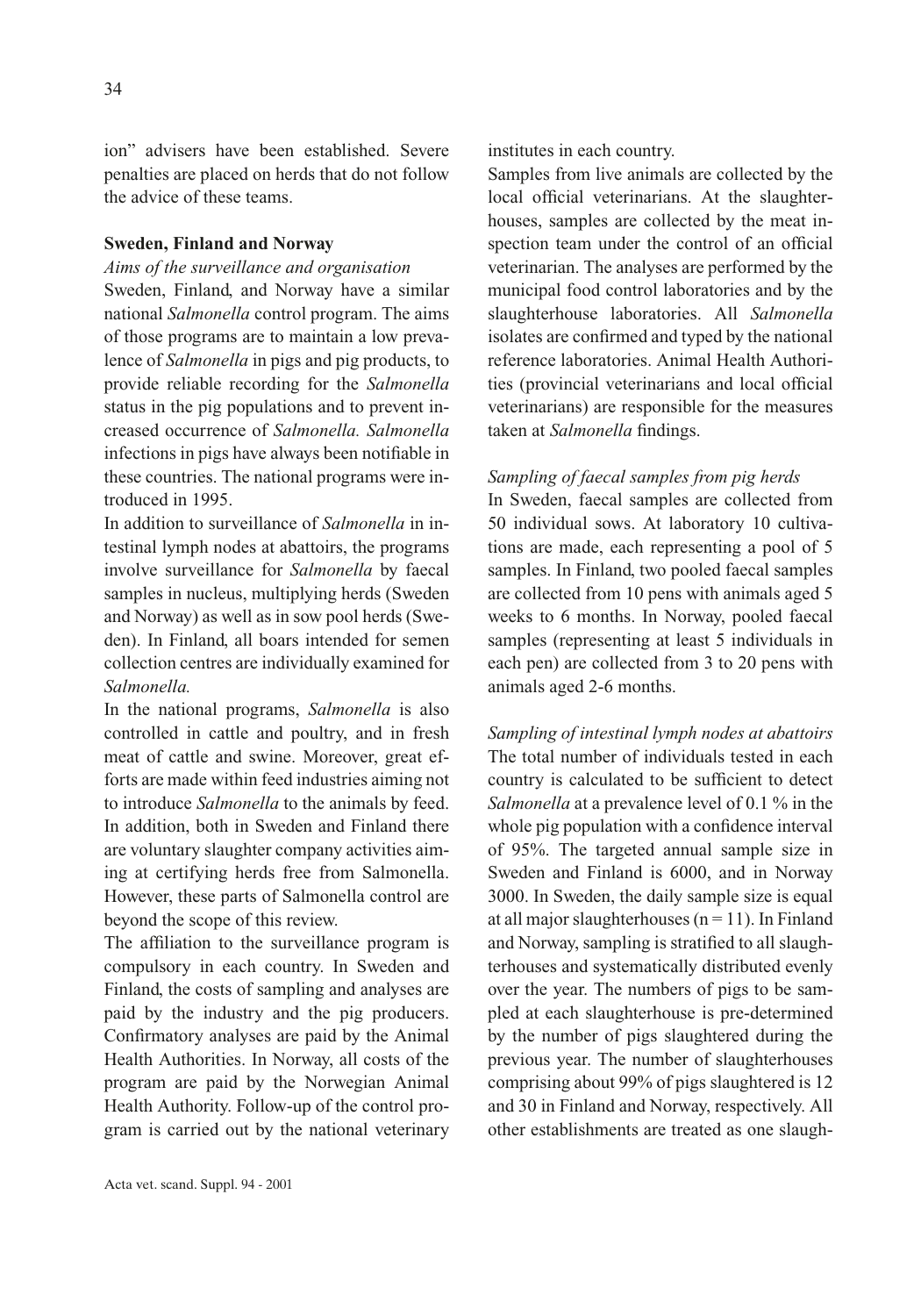terhouse. The minimum number of samples collected annually in each slaughterhouse is 59. In each country, five lymph nodes are always pooled before the bacteriological examination.

#### *Tests and testing procedures*

The nucleus and multiplying herds are tested once a year. The sow pool herds (Sweden) are tested twice a year. The surveillance at slaughterhouses is continuous. Bacteriological examinations are performed according to the Nordic Committee on Food Analysis (NMKL) Method No. 71 (1991). In Finland, also ISO-method 6579 (1990) can be used. All positive samples are confirmed and serotyped by national reference laboratories.

## *Consequences of a positive test result*

All *Salmonella* isolations lead to restrictions at the farm imposed by the official veterinarian, aiming t to prevent transmission to other herds and to prevent contamination of food products. Individual faecal samples are taken from sows and boars and from pens with growing and finishing pigs. If *Salmonella* is demonstrated, actions are taken to eliminate the infection from the herd. In addition, an investigation aiming at finding the source of the infection or contamination is initiated. Special hygienic measures are undertaken at the abattoirs when animals from a *Salmonella* infected herd are sent to slaughter.

The restrictions of a previously *Salmonella* infected herd may be removed when individual faecal samples from all sows and boars, and pooled samples from all pens with growing and finishing pigs are tested twice with an interval of at least 30 days and no *Salmonella* is detected. In herds with fattening pigs the restrictions are released when all animals have been slaughtered and the premises have been disinfected according to the instructions of the official veterinarian.

Table 3. Summary of the national Salmonella control program in pig herds in Sweden, Finland and Norway during 1995-1998 (number of positive Sam-Table 3. Summary of the national Salmonella control program in pig herds in Sweden, Finland and Norway during 1995-1998 (number of positive Samples / total number of samples).  $n$  $|e \rangle$   $t$   $n$  $t$  $n$  $t$  $n$  $t$  $n$  $t$  $n$  $t$  $n$  $t$  $n$  $t$  $n$  $t$  $n$  $t$  $n$  $t$  $n$  $t$  $n$  $t$  $n$  $t$  $n$  $t$  $n$  $t$  $n$  $t$  $n$  $t$  $n$  $t$  $n$  $t$  $n$  $t$  $n$  $t$  $n$  $t$  $n$  $t$  $n$  $t$  $n$  $t$  $n$  $t$  $n$  $t$  $n$  $t$  $n$  $t$  $n$  $t$  $n$  $t$  $n$  $t$  $n$  $t$  $n$  $t$  $n$ 

| рієв / total number or samples).                                                                                                                                                                                                                                                                                                                                                                                                                                                               |              |                                                                                   |                       |      |                       |                 |      |                                                             |      |                       |                              |
|------------------------------------------------------------------------------------------------------------------------------------------------------------------------------------------------------------------------------------------------------------------------------------------------------------------------------------------------------------------------------------------------------------------------------------------------------------------------------------------------|--------------|-----------------------------------------------------------------------------------|-----------------------|------|-----------------------|-----------------|------|-------------------------------------------------------------|------|-----------------------|------------------------------|
|                                                                                                                                                                                                                                                                                                                                                                                                                                                                                                |              | 1995                                                                              |                       | 1996 |                       |                 | 1997 |                                                             |      | 1998                  |                              |
|                                                                                                                                                                                                                                                                                                                                                                                                                                                                                                |              | Sweden Finland Norway                                                             |                       |      | Sweden Finland Norway |                 |      | Sweden Finland Norway                                       |      | Sweden Finland Norway |                              |
| Lymph node samples from<br>sows and boars<br>fattening pigs                                                                                                                                                                                                                                                                                                                                                                                                                                    |              | 1/1721 <sup>a</sup> 10/2792 4/3207 <sup>d</sup> 1/2699 5/2683<br>$2/1361a$ 9/2725 | $3^e / 2009$ 8 / 2627 |      |                       | $2/2614$ 4/3165 |      | $0/2818d$ 6° / 3382 6 / 3209 0 / 2905 <sup>d</sup> 3 / 3914 |      | 7/3074 3/3070         | $5/3247$ 0/3104 <sup>d</sup> |
| Faecal herd samples <sup>b</sup> from<br>multiplying <sup>c</sup> herds<br>sow pool herds<br>nucleus and                                                                                                                                                                                                                                                                                                                                                                                       | n.a.<br>n.a. | n.a.                                                                              | 0/23                  |      |                       | 0/30            |      | 1/175 0/191 0/197 0/185 1/137 2/139 0/147 0/167 0/141 0/178 | 0/35 |                       |                              |
| Sweden: 10 pooled samples per herd. Each cultivation represents 5 sows and is pooled at the laboratory; Finland: 2 pooled samples per herd. Each Cultivation represents a<br>pooled sample from 5 pens with growing/finishing pigs; Norway: 3-20 samples per herd. Each cultivation represents 5 Growing/finishing pigs in a pen.<br>Two positive samples from a same herd.<br>Samples collected during weeks 19-52.<br>In Finland only nucleus herds included.<br>Samples from sows included. |              |                                                                                   |                       |      |                       |                 |      |                                                             |      |                       |                              |

Acta vet. scand. Suppl. 94 - 2001

n.a. Information not available.

n.a. Information not available.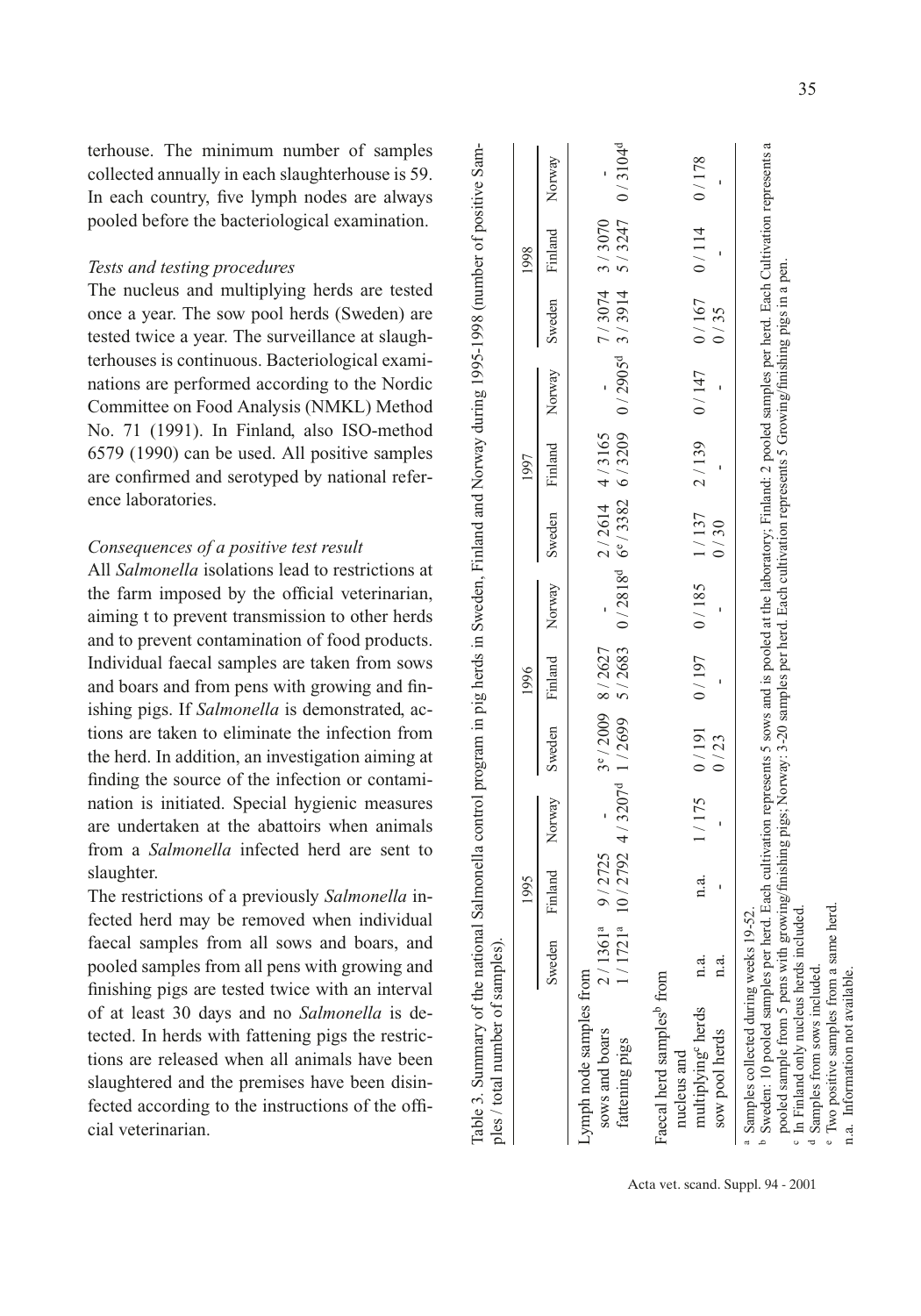#### *Current status*

Results of the continuous surveillance in 1995- 1998 are shown in table 3. In **Sweden,** *Salmonella* has been detected in 0.04%-0.18% of the lymph node samples annually. In spite of confirmatory analyses, *Salmonella* was only demonstratedby faecal samples in one herd during 1996. During 1997, *Salmonella* was demonstrated in faecal samples of one multiplying herd.

In **Finland,** *Salmonella* has been detected in 0.10%-0.34% of lymph node samples annually. *Salmonella* has not been re-isolated in faecal samples of such herds. In 1997, *Salmonella* was found in faecal samples of 2 nucleus herds (*S. enteritidis* FT 8; *S. typhimurium* FT 1). In the latter herd, *Salmonella* could also be re-isolated once (*S. typhimurium* var. *Copenhagen*). Both herds became clean very soon.

In **Norway,** *Salmonella* was not detected in any lymph node samples or faecal samples during 1996-1998. In 1995, *Salmonella* was found in faecal samples of one multiplying herd *(S. agona)* and in 4 lymph node samples (0.12 %). *Salmonella* was not demonstrated by cultivation in these herds.

## **Iceland**

In Iceland, 447 faecal samples were taken from 29 herds during 1991-1995. One herd has been found positive for S. typhimurium and the herd was slaughtered out.

## **Porcine Reproductive and Respiratory Syndrome (PRRS) Denmark**

#### *Aim of the monitoring and organisation*

Isolation of PRRS-virus is notifiable in Denmark. Notification is a prerequisite for export of meat from non-outbreak herds to a few markets.

Serological monitoring of herd infection status is compulsory in nucleus and multiplying herds (n=360), and voluntary in production herds. The aim of the monitoring is to assist the trade of live pigs between herds of similar infection status. The secondary purposes include monitoring of national and regional levels of PRRSvirus infection. This information may be used to make decisions on national PRRS policies, regional PRRS policies by farmer groups, and to make decisions related to cost-benefit of eradication procedures at the farm level. A PRRS-database was developed in February 1996. The database is administered by the Danish Meat and Bacon Council, which also pays for administration and distribution of information. Farmers pay for sample collection and diagnostic services.

The monitoring of nucleus and multiplying herds is based on serum samples collected from the herds. Samples are analysed for antibodies at the Danish Veterinary Institute for Virus Research. Monitoring of production herds is based on serum samples or on meat juice samples collected at the slaughterhouses. The latter samples are analysed for antibodies to PRRS at the Danish Veterinary Laboratory.

#### *Sampling*

From all breeding and multiplying herds, 10 serum samples are collected monthly from randomly chosen growing and finishing pigs. From production herds, 20 serum samples are collected annually. Alternatively, 40 meat juice samples are collected systematically throughout the year. A unique herd code (Central Herd Registration code) provides basic herd information for any diagnostic investigation.

#### *Tests and testing procedures*

The serum samples from nucleus and multiplying herds are analysed monthly for presence of antibodies to PRRS by a blocking-ELISA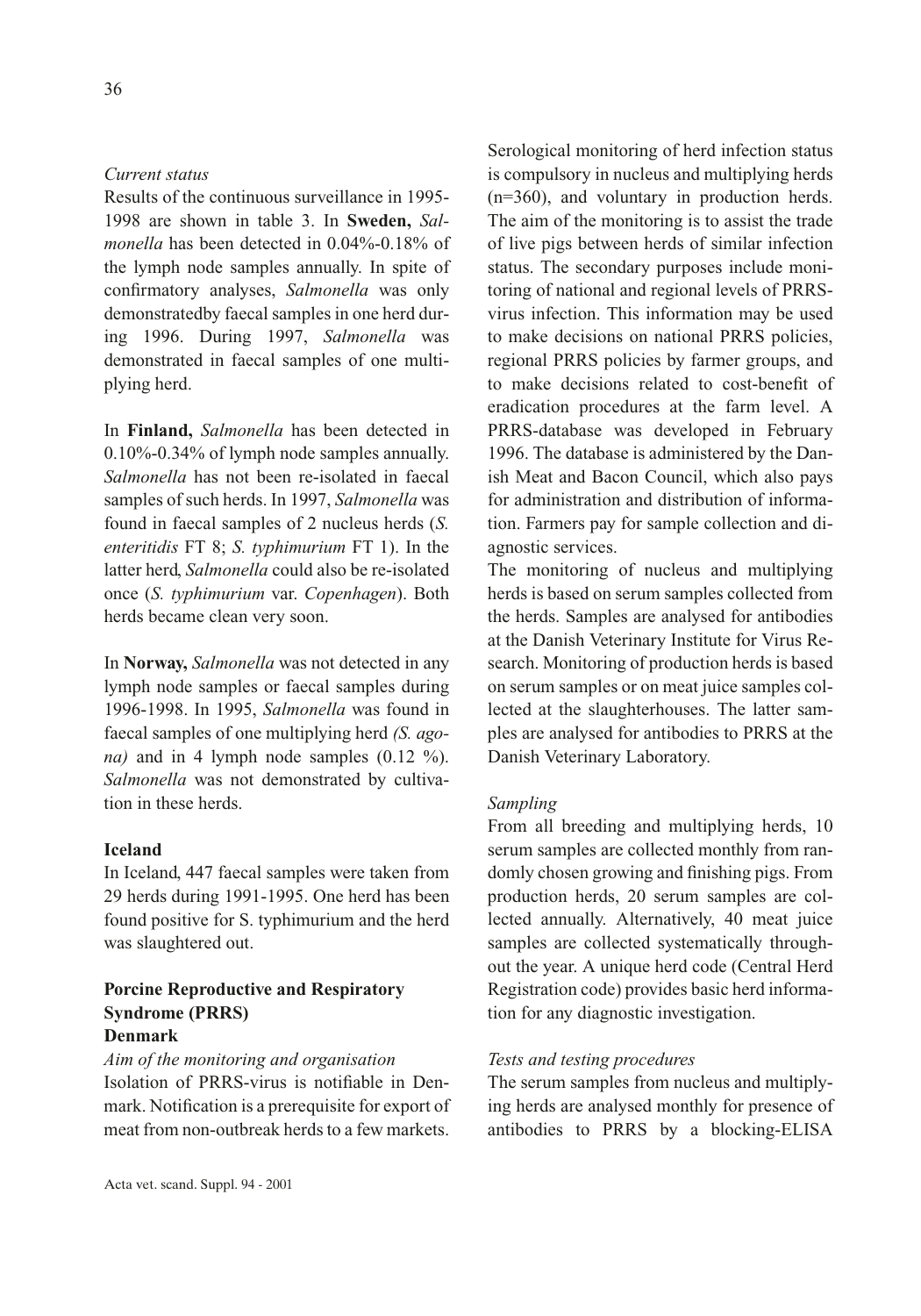aimed at detecting antibodies to both European and US sub-types of PRRS virus. Meat juice samples from production herds are analysed for PRRS-antibodies by an indirect ELISA. A positive result indicate that the herd has been infected by PRRS-virus.

#### *Consequences of a positive test result*

A "PRRS suspect" herd status is assigned when the positive predictive value of meat juice test results exceeds the values corresponding to those obtained in 2 positive samples out of 10. Actions following assignment of "PRRS suspect" herd status include notification of the farmer, the herd veterinarian and trade organisations, and collection of 10 additional meat juice samples intended for clarification of PRRS herd status. If the herd is infected the farmer must not sell pigs to PRRS herds.

#### *Certification*

The PRRS database does not certify the infection status of the herds in legal terms. The farmer himself is responsible for providing information of the true infection status of his herd in relation to his customers. The SPF company certify the PRRS status of the herds, and if required it demands herds to participate in the PRRS database.

#### *Record keeping*

The Central Herd Register in the Ministry of Food, Agriculture and Fisheries provide basic herd information for the PRRS database. By his signature, the individual farmer represents his herd in the database. He authorises that diagnostic results from the laboratories are forwarded to the database, and that trade companies, the herd veterinarian and the swine specialists gain access to the PRRS herd infection status. The diagnostic results are kept for indefinitely unless the farmer requests removal of his herd from the database.

#### *Current status*

The estimated PRRS prevalence was 25% in nucleus and multiplying herds, 45% in farrowing and farrow-to-finish herds and 50% in finishing herds in May 1999. During 1996-1998 the estimated annual PRRS incidence was 7.5% in nucleus and multiplying herds and 8-10% in production herds, respectively.

### **Sweden, Finland and Norway**

## *Aims of the surveillance programs, target population and organisation*

PRRS is a notifiable disease in Sweden, Finland, and Norway, and has never been reported in any of these countries. Each country has a surveillance program aiming to document freedom from PRRS in the nucleus and multiplying herds. In Sweden and Norway, surveillance is made also in the rest of the pig population.

In **Sweden,** PRRS has been screened since 1993, and since 1998 PRRS is included in the control program of the Swedish Animal Health Service. The target population in this program includes all nucleus and multiplying herds, all boars entering the semen collection centres, pig herds in Southern Sweden, as well as sows sent to slaughter. Blood samples are collected at the herds and affiliation to the program is compulsory for the breeding and multiplying herds. At slaughterhouses, blood samples are collected by the meat inspection team under the control of an official veterinarian. All samples are analysed at the National Veterinary Institute in Uppsala for antibodies to PRRS.

In **Finland,** PRRS was screened in the entire pig population in 1996. PRRS surveillance was included in the National Health Control Program for breeding herds in 1997. In addition, all boars entering the semen collection centres are tested. Both programs are administered by the Animal Health Authority. At slaughterhouses, blood samples are collected by the meat inspec-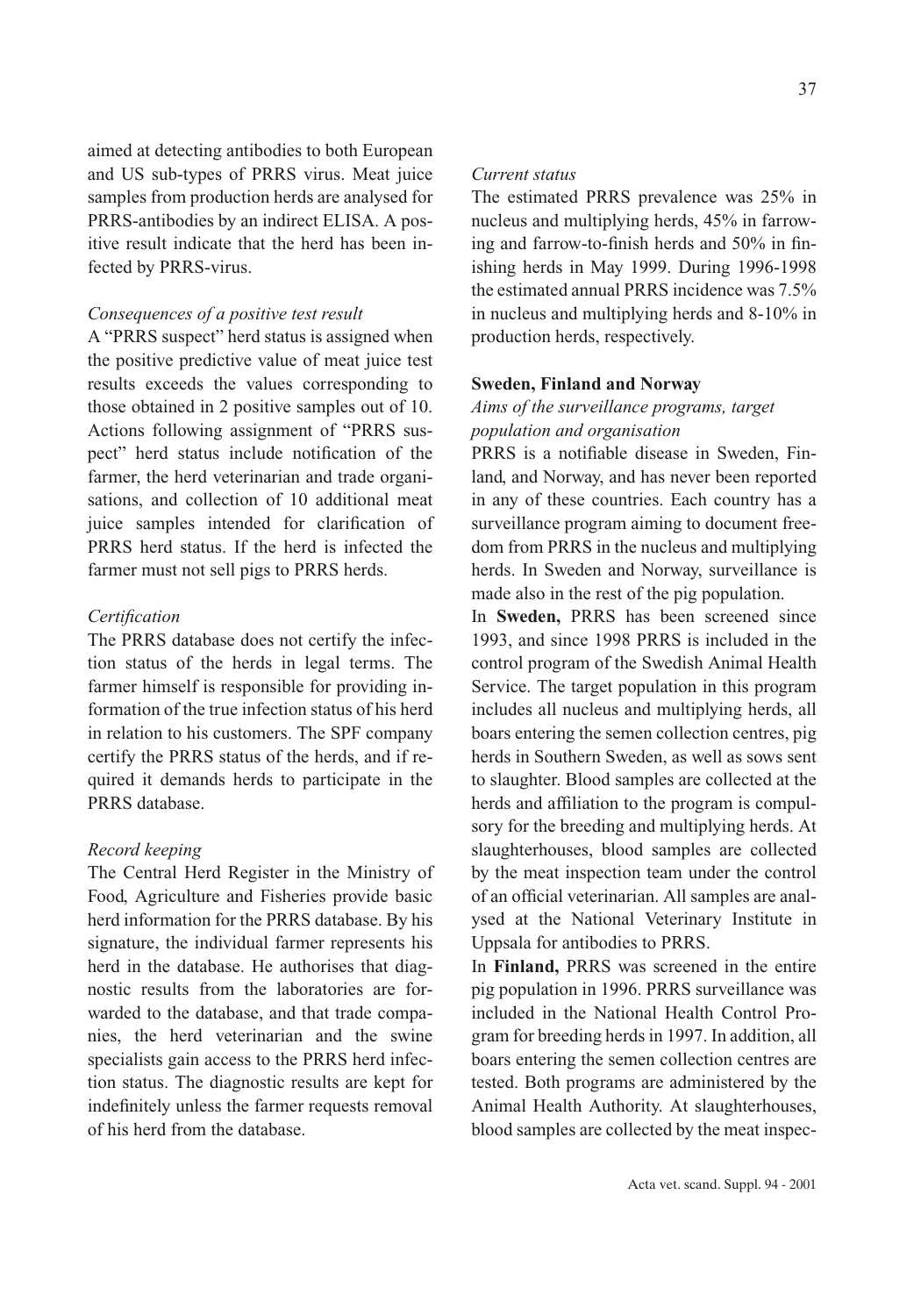tion team under the control of the official veterinarian. Samples for antibodies are analysed at the National Veterinary and Food Research Institute in Helsinki. The boar samples are analysed for presence of antibodies to PRRS at the Danish Veterinary Institute for Virus Research, Lindholm, Denmark.

In **Norway,** a surveillance program for PRRS started in 1995 and all pig herds comprise the target population of the program. In addition, all boars entering the semen collection centres are tested. The program is administered by the Animal Health Authority. In pig herds, blood samples are collected by the local official veterinarians. Samples are analysed for antibodies to PRRS at the Danish Veterinary Institute for Virus Research, Lindholm, Denmark.

In each country, the surveillance is paid by the national Animal Health Authority, who is also responsible for the measures in case of interventions.

#### *Sampling*

In Swedish nucleus and multiplying herds 20 pigs are tested 1-2 times annually. The samples are collected from animals aged 5-12 months dispersed among different sections of the herd. In the Southern part of Sweden (considered to be a high risk area), 20 pigs are tested annually in 50 randomly selected production herds. In addition, 1000 randomly selected slaughtered sows from the rest of the pig herds in the country are tested annually. The total sample size varies between 5000 and 6000 samples annually.

In Finland, an annual sample size of 1300-2600 is collected randomly throughout the year from pigs that are slaughtered from progeny testing stations (no. of stations 6, total no. of test pigs 4200 in 1998). All nucleus herds send test pigs to the stations. During 1998, 1903 samples were collected from testing stations, and 690 samples from breeding boars.

In Norway, the total group of farms from which the random selection is made consists of all pig herds receiving state support (including 82 wild boar farms). Some of the largest pig herds do not receive state support, but are still included in the program.

All nucleus and multiplying herds are investigated annually, while a random sample of 290 herds is taken from the rest of the pig herds, weighted to give the highest proportion in farrowing and farrow-to-finish herds. A higher proportion of farms is selected from counties considered to be high risk areas (south-eastern and south-western part of Norway). In farrowing or farrow-to-finish herds, 10 blood samples are collected from sows, whereas 10 finishing pigs are sampled in fattening herds. In wild boar farms, 5 samples are collected from sows. The number of herds to be tested annually varies between 470 and 510, and the total sample size is 4700-5000.

## *Tests and testing procedures*

Samples other than boar samples are analysed for antibodies to PRRS-virus with a blocking-ELISA differing between the European and the US subtypes of the virus (IDEXX<sup>®</sup> Laboratories, Maine, USA). Boars are tested for PRRSantibodies with an immunoperoxidase monolayer assay (IPMA).

## *Consequences of a positive test result*

If positive reactions are detected, the herd will immediately be closed and new blood samples from at least 20 pigs of different ages will be analyzed. In case of clinical symptoms, pigs will be euthanised and sent for necropsy. A confirmed infection with the virus will initiate an attempt to eradicated the infection by "stamping out". A restriction area with a minimum of 3 km radius will be determined around the infected herd. A comprehensive epizootiologic investigation will be performed to detect the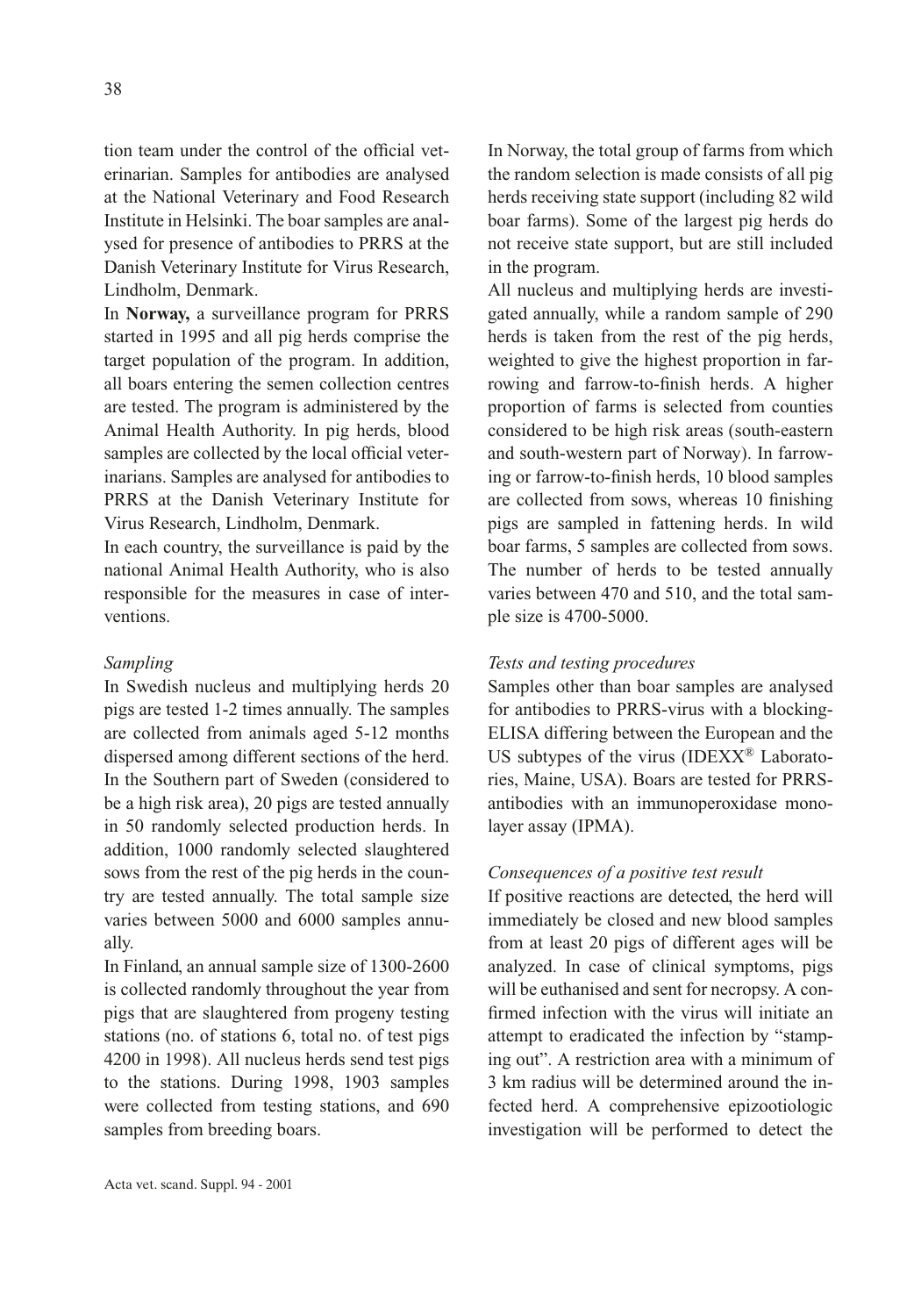source of the infection and the possible spread of the infection from the positive herd to neighbouring and other contact herds.

## *Current status*

Antibodies to PRRS-virus have not been detected in any of the samples collected in Sweden, Finland, and Norway. These results, together with absence of clinical cases, support the evidence of freedom from PRRS in these countries.

#### **Iceland**

PRRS is a notifiable disease in Iceland. No clinical cases have been reported and no antibodies to PRRS-virus have been detected.

## **Swine Enzootic Pneumonia (SEP) Denmark**

Swine enzootic pneumonia, caused by *Mycoplasma hyopneumoniae (M. hyopneumoniae),* is widely prevalent in Danish swine herds. It is believed that the organism is present in all herds that are not explicit monitored for the absence of *M. hyopneumoniae* (SPF herds). The SPF-system is an optional program that declare presence or absence of 5-6 diseases in herds. Approximately 3000 herds participate (about 25% of total production), and approximately 1000 of these herds are free from *M. hyopneumoniae.* Herd health status is controlled by veterinarians 4-12 times per year and by blood sampling (yearly sampling in production herds, monthly sampling in nucleus and multiplying herds). Conventional nucleus and multiplying herds are not required to be free from *M. hyopneumoniae,* but the trade of live pigs is assisted between herds of similar infection status. Vaccination against *M.hyopneumoniae* is common in production herds.

# **Sweden**

The SPF herds of the country (about 1% of the

*hyopneumoniae,* and declared free from that organism. No specific monitoring program do occur within the conventional herds. Since most of the nucleus herds are known to be infected with *M. hyopneumoniae,* the organism should be regarded to be present in the production herds. The negative effects of *M. hyopneumoniae* are reduced by introducing age segregated rearing systems from birth to slaughter. During 1997, 40% of the pigs reared to market weight were raised within such systems. In addition, the efficacy of vaccinations against *M. hyopneumoniae,* and definition of optimal time points for such vaccinations, are presently evaluated.

#### **Finland and Norway**

#### *Aim of the surveillance*

Both Finland and Norway have a national surveillance program for nucleus herds, and freedom of *M. hyopneumoniae* is a presumption for those herds to sell breeding animals. The aim of the surveillance is to keep all nucleus herds free from *M. hyopneumoniae.* In Norway, also multiplying herds are included in the program. In addition, in both countries there are extensive voluntary slaughter company activities aiming at certifying conventional herds free from the infection. This trend may end up to a situation where, based on national decisions, it is possible to eradicate *M. hyopneumoniae* from the entire pig population. The serological surveillance in nucleus herds started in 1992 and 1993 in Finland and Norway, respectively, and in conventional herds in 1994 and 1997, respectively.

# *Organisation*

## *Finland*

The *M. hyopneumoniae* surveillance in nucleus herds is part of the National Health Control Program for such herds. The program is admin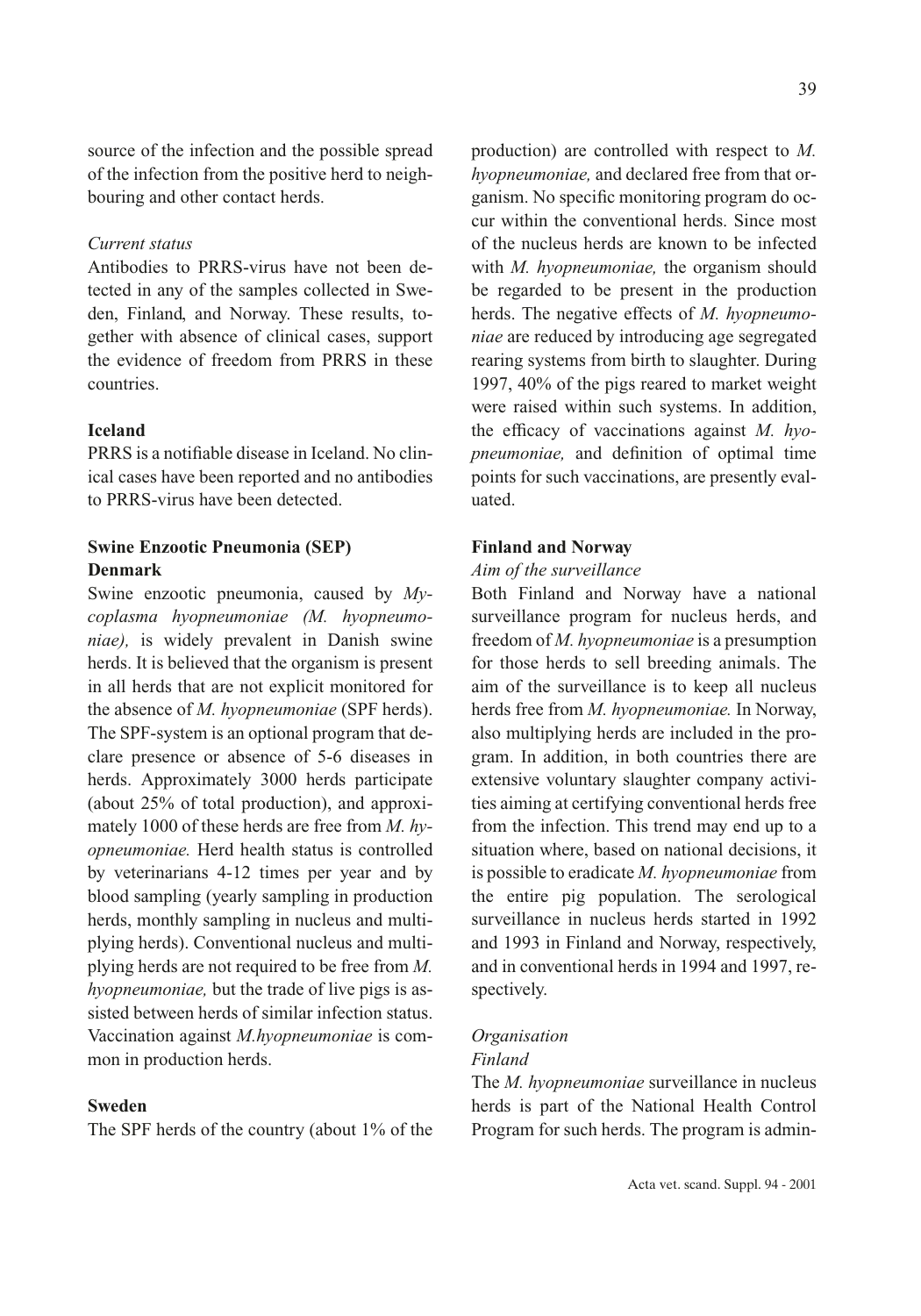istered by the Animal Health Authority and it is compulsory for all nucleus herds. When joining the program, the herds have to pay for the analyses. Thereafter, analyses are paid by the Animal Health Authority. Colostrum samples are collected and sent to the analysis by the herd owners. All samples are analysed at the National Veterinary and Food Research Institute, Regional Laboratory in Seinäjoki. If antibodies are detected, provincial veterinarians and local official veterinarians are responsible for measures taken.

The surveillance of conventional herds is based on desicions of individual slaughter companies. Every slaughterhouse company administers it´s own health control program without any formal coordination between the different programs. Basically, the programs are based on similar control strategies as the program for nucleus herds. Most slaughterhouse companies pay the costs of the analyses, when herds are joining their health control programs.

#### *Norway*

The *M. hyopneumoniae* surveillance program for nucleus and multiplying herds is based on decisions made by the Norwegian Pig Breeding Association and The Norwegian Pig Health Service. The program is compulsory, and the costs of the program are paid by a special fund based on a tax that all farmers have to pay per kg pork delivered to the slaughterhouse. The surveillance program for conventional herds is based on decisions made by the slaughterhouse organisations, and the costs of the program are paid by the farmers and in some areas by the slaughterhouse companies.

Both surveillance programs are administered by the Norwegian Pig Health Service. Colostrum samples are collected by the farmers. Blood samples are collected at the abattoirs. Both colostrum and blood samples are analysed at the National Veterinary Institute,

Oslo. If antibodies are detected the Norwegian Pig Health Service is responsible for measures taken.

# *Sampling*

# *Finland*

A condition of joining with the program for nucleus herds is that colostrum samples from up to 50 sows are analysed for antibodies to *M. hyopneumoniae.* Thereafter, 15-25 colostrum samples are analysed biannually. A condition of joining with the programs for conventional herds is that colostrum samples from up to 30 sows are analysed. In most cases, no further sampling takes place unless clinical symptoms indicate *M. hyopneumoniae* infection.

#### *Norway*

The nucleus and multiplying herds were originally screened for *M. hyopneumoniae* antibodies by analyzing 60 and 40 blood samples from sows or slaughtered pigs, respectively. Biannually, 10 colostrum or blood samples from sows are collected and analysed. Conventional herds may be certified free from *M. hyopneumoniae* when a minimum of 20 colostrum samples or 20 blood samples from slaughtered finishing pigs are analysed and no antibodies to *M. hyopneumoniae* are detected. Thereafter, 10 colostrum or blood samples are analysed once a year.

## *Consequences of a positive result*

Both serum and colostrum samples are analyzed for the presence of antibodies to *M. hyopneumoniae* by a monoclonal blocking ELISA (*Mycoplasma hyopneumoniae* ELISA®, DAKO A/S, Glostrup, Denmark). If an nucleus or multiplying herd tests positive, confirmatory tests will take place. If the infection is confirmed, the herd can not sell breeding animals any more. An eradication program will take place after the acute phase of the infection. In Finland, such a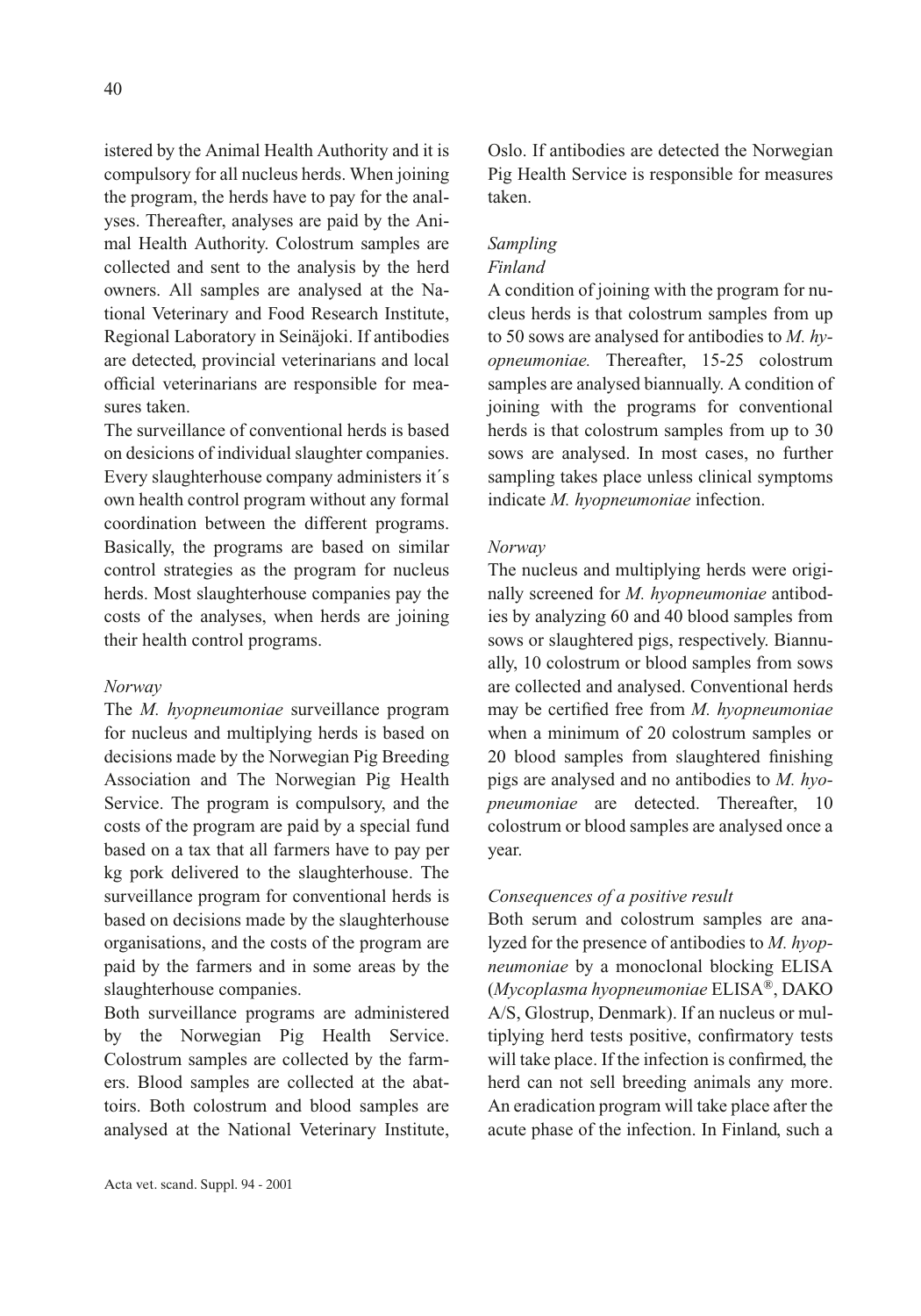program is supported economically by the Animal Health Authority. If a conventional herd looses it´s *M. hyopneumoniae* free status, negative economical consequences will take place. The price of pigs delivered for fattening is reduced by 7-10% and 4% in Finland and Norway, respectively.

#### *Certification*

Both in Finland and Norway, all nucleus herds (and multiplying herds in Norway) are certified free from *M. hyopneumoniae,* if the requirements of the surveillance programs are met, clinical symptoms indicating SEP are not detected during the quarterly veterinary visits and the prevalence of pneumonia recorded at meat inspection remains low.

#### *Regulated control of disease spread*

In Finland, the nucleus herds are allowed to buy breeding animals from other similar certified herds. At such occasions, great attention has to be paid on common practises for the prevention of possible disease spread. In Norway, the nucleus herds have been totally closed for several years. Multiplying herds are allowed to buy purebred sows from only one single certified nucleus herd.

#### *Current status*

#### *Finland*

In 1995, all nucleus herds were screened and 4 herds were concluded to be infected. Since then, one herd has been reinfected annually. The surveillance in the nucleus herds during 1996 to 1998 is shown in table 4. During 1991, the prevalence of sow herds with antibodies to *M. hyopneumoniae* was 30% and 8% in Western and in Southwestern Finland, respectively. Since then the number of colostrum and blood samples collected from conventional farrowing herds has been steadily increasing. Today, at least one half of the total of 2 300 conventional

Table 4. Summary of the *Mycoplasma hyopneumoniae* surveillance in Finnish nucleus pig herds  $(n=150)$  during 1996-1998 (number of samples with antibodies in blocking-ELISA / total number of samples).

|                               | 1996  | 1997                                      | 1998 |
|-------------------------------|-------|-------------------------------------------|------|
| Colostrum<br>samples          |       | $49^a / 4958$ $22^b / 5427$ $15^d / 3808$ |      |
| Confirmatory<br>blood samples | 0/119 | 18c / 298 17e / 345                       |      |

<sup>a</sup> 44 positive samples from 1 herd; other positive samples single positives in a herd

<sup>b</sup> 7 positive samples from 1 herd; other positive samples single positives in a herd

all positive samples from 1 herd

<sup>d</sup> 8 positive samples from 1 herd; other positive samples single positives in a herd

<sup>e</sup> all positive samples from 1 herd

farrowing herds are certified by the slaughterhouse companies as *M. hyopneumoniae* free herds.

## *Norway*

All nucleus and multiplying herds were screened during 1994-1996 (table 5.) Eleven of the total of 189 herds were concluded to be infected. Since then, 2 nucleus and 3 multiplying herds have been reinfected. Two of the multiplying herds were infected by breeding sows bought from one of the infected nucleus herds. Preliminary studies in about 700 conventional herds indicate that the prevalence of farrowing and farrow-to-finish herds infected with *M. hyopneumoniae* varies between 5 and 40% in different counties of Norway.

## **Iceland**

SEP is present in the majority of Icelandic pig herds.

#### **Progressive Atrophic Rhinitis (PAR)**

In **Denmark,** toxin producing strains of *Pasteurella multocida,* the causative agent of progressive atrophic rhinitis, are monitored twice